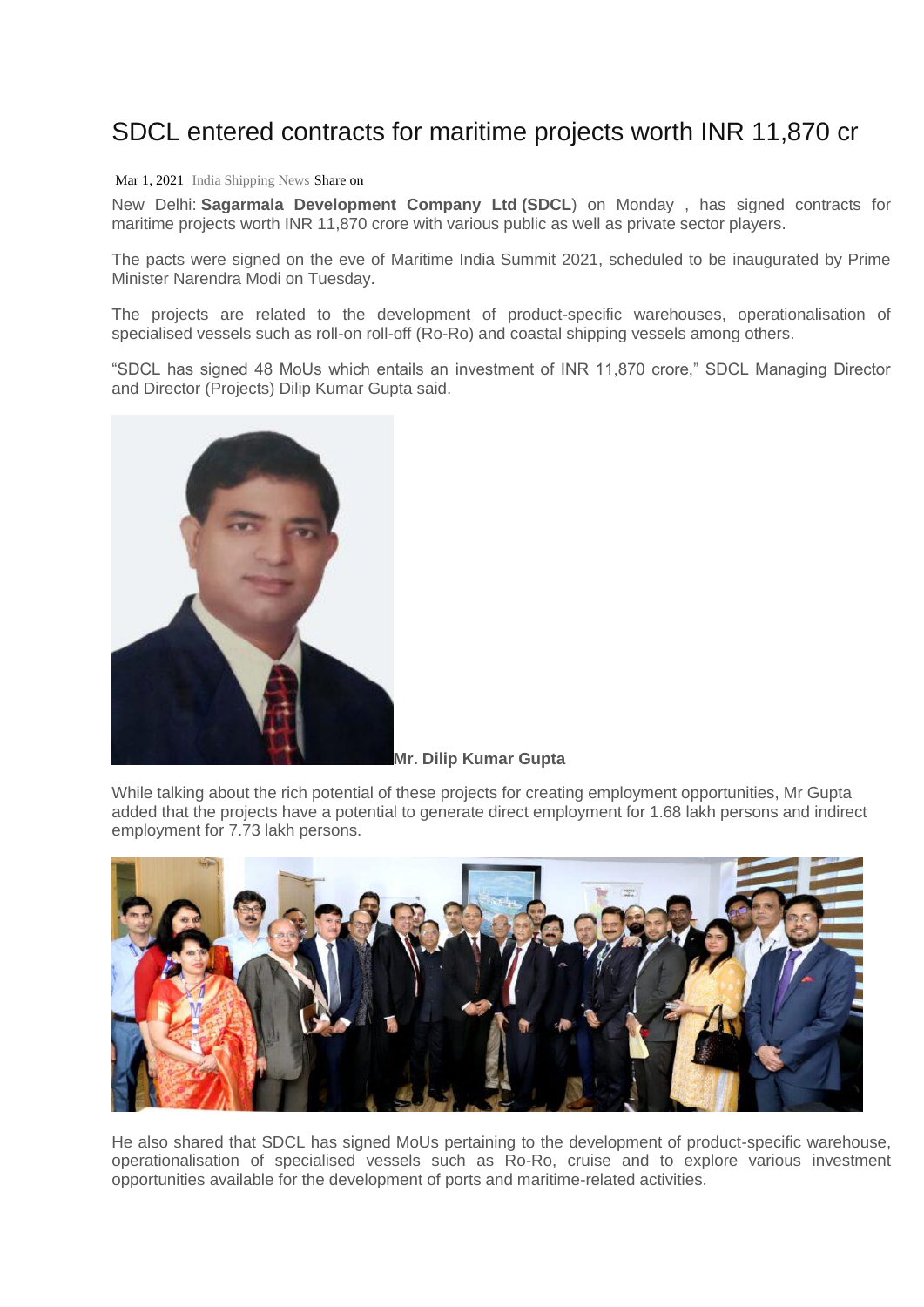Twenty four companies have signed the MoU for the development of product-specific warehouses at various ports and alongside Inland Waterways which entails an investment of Rs 7,544 crore with a direct employment potential of 1.60 lakh persons and indirect employment potential of 2.63 lakh persons, according to a statement from SDCL.

These companies include Central Warehousing Corporation (CWC), Balmer Lawrie & Co, Hind Terminals Pvt Ltd, NDR Infrastructure, Vopak India Pvt Ltd and JM Baxi among others.

While expressing his outlook on the expansion of warehousing requirements, Mr Gupta said that warehousing requirements will grow by at least five times in the near future.

Besides, 21 companies have signed the MoU to explore and operationalise the initiative for operationalisation of specialised vessels on various identified routes.

This will involve an investment of INR 3,777 crore with a direct employment potential of 7,638 persons and indirect employment potential of 5.09 lakh persons.

The companies which have signed the MoUs in this direction include Indigo Seaways Pvt Ltd, Pushpak Logistics Solutions LLP, Adani Logistics Ltd, JM Baxi, Shreyas Shipping & Logistic Ltd, Esquire Shipping and Trading pvt Ltd among others.

The purpose is to create supplementary mode of transportation which will not only be beneficial for the daily commuters, tourist movement and cargo transportation but also helpful in reducing carbon footprint by shifting to environmentally friendly mode of transportation from rail and road, he stated.

Besides, it will provide impetus to the tourism industry, create job opportunities and savings in terms of both cost and travel time for users, he added.

In addition to this, three more MoUs were signed including pacts with Syama Prasad Mookerjee Port Trust (erstwhile KoPT) to explore the initiative for the development of Extended Port Gate System at Balagarh with a likely investment of INR 350 crore, Indian Port Rail & Ropeway Corporation for working together for identifying and participating in the rail connectivity projects in coastal areas and Transworld Logistic Ltd for exploring the development of the Container manufacturing and Maintenance/Repair unit at Kandla with a likely investment of INR 200 crore.

SDCL was incorporated by MoPSWs to assist in implementation of the ambitious Sagarmala Programme that aims development through port-led projects.

The second edition of the Maritime India Summit – 2021 is being organised through the virtual mode by the Ministry of Ports, Shipping and Waterways (MoPSWs) jointly with FICCI as Industrial Partner and EY as Knowledge Partner from March 2 to 4.

Investment by Sagarmala Development Company provides support in infrastructure development for accelerating the economic growth of the country driven by the maritime sector.